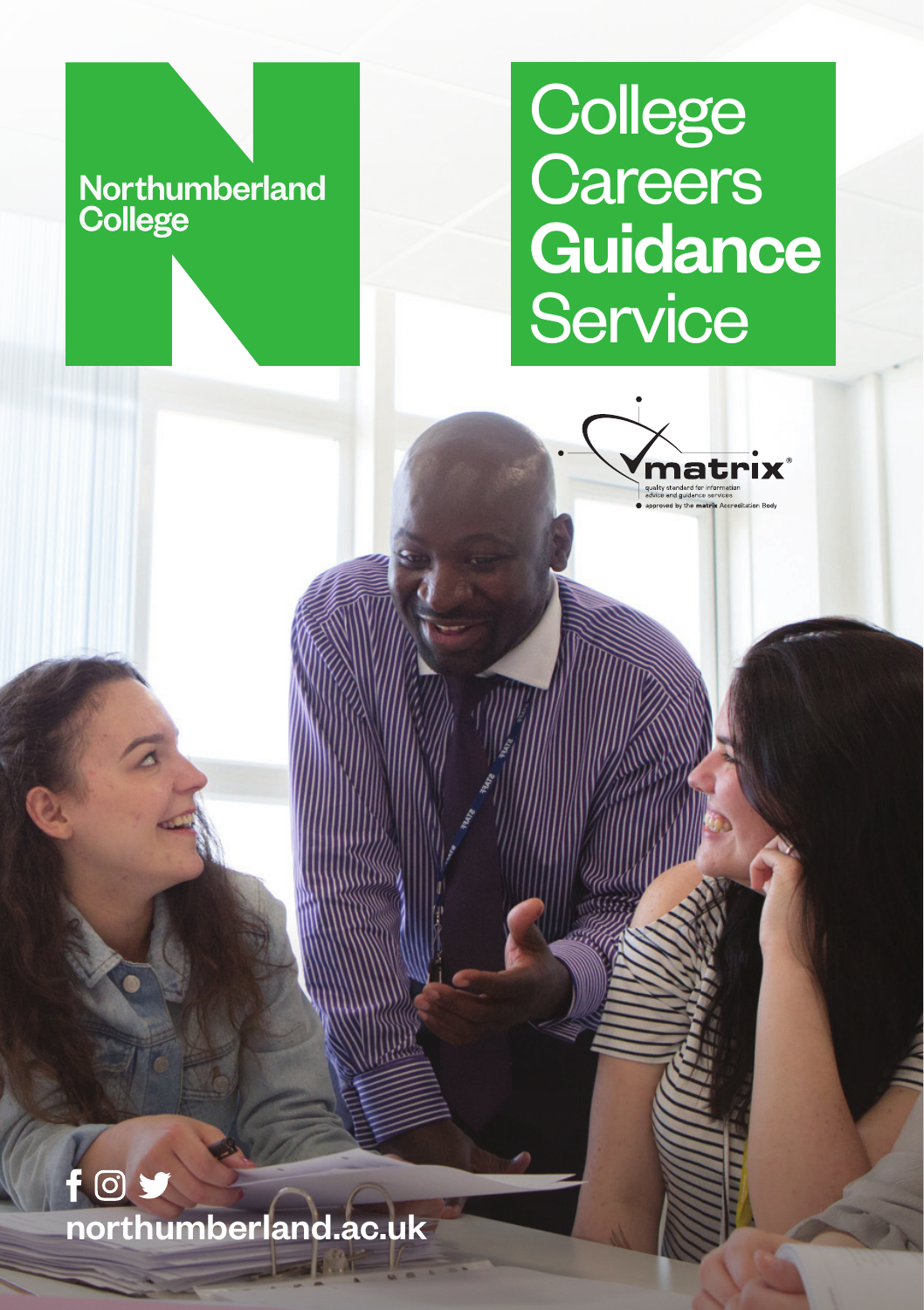# Services we offer

The College Careers Guidance service offers all prospective and current learners free access to informal and impartial information, advice and guidance.

Our team of Careers Guidance Officers are professionally qualified and experienced practitioners. We aim to ensure that you receive the information, advice and guidance required to make informed decisions that will best help you achieve your goals. Access to the service is open to all and does not depend upon existing or future attendance at the College. All requests for careers advice and guidance will be treated in a supportive and confidential manner. The Careers Guidance Team actively adhere to all the College's policies, including Equality & Diversity.

### You can obtain information, advice and guidance on the following **the control of the following** Face to Face & Virtual Appointments

- Career choice and career change
- Professional qualifications and training routes
- Support with individual research on progression opportunities
- Advice and guidance on gaining appropriate qualifications and experience to enhance employment prospects
- Current developments within education
- Graduate destinations and prospects
- Labour market information (LMI)
- Job seeking skills, researching employment opportunities, producing a CV and interview techniques
- Help and support in making applications for entry to higher level study, employment, training and apprenticeships
- Help and support for entry to Higher Education through both full and part-time study

If appropriate, and with your consent, referrals can be made to other internal and external services.



# How to access the **Careers Guidance Service**

If you wish to make an appointment with a Careers Guidance Officer, you can do so by contacting us:

0300 770 6000 or call into a main reception at any campus.

#### Email

We have a dedicated email address: guidance@educationpartnershipne.ac.uk

#### **Web**

You can also contact us online. The College offers a Live Chat service on our website:

northumberland.ac.uk /northumberlandcollege/ /northumberlandcoll [ဝ] /northumberlandcollege/